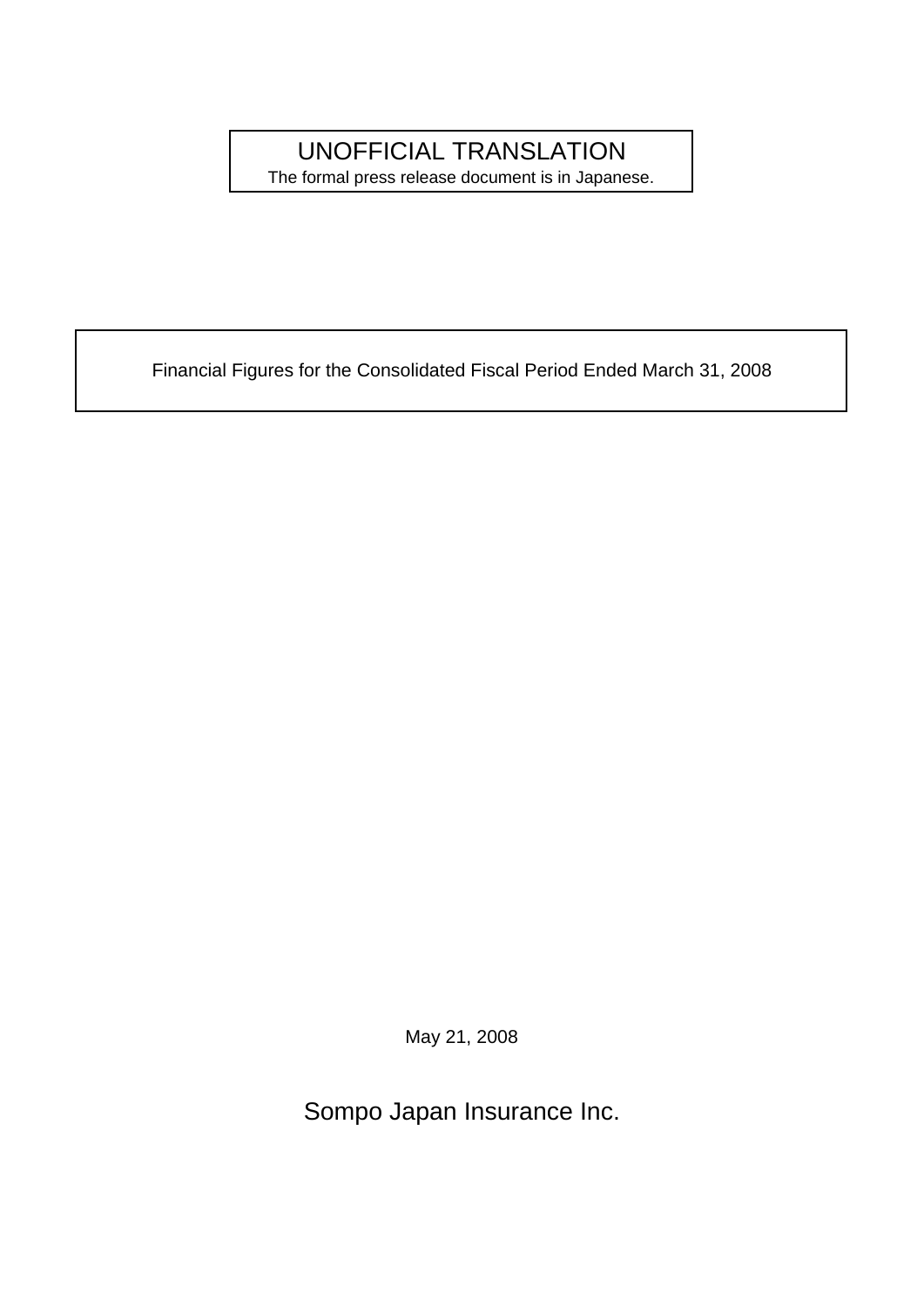## Consolidated Balance Sheet

|                                                               |                              |            |                          |            | (Millions of yen) |
|---------------------------------------------------------------|------------------------------|------------|--------------------------|------------|-------------------|
| Books closed                                                  | End of previous consolidated |            | End of this consolidated |            |                   |
|                                                               | fiscal period                |            | fiscal period            |            | Increase          |
|                                                               | (as of March 31, 2007)       |            | (as of March 31, 2008)   |            | (decrease)        |
| Item                                                          | Amount                       | % of total | Amount                   | % of total |                   |
| <b>Assets:</b>                                                |                              |            |                          |            |                   |
| Cash and deposits                                             | 196,021                      | 2.80       | 172,252                  | 2.67       | (23, 769)         |
| Call loans                                                    | 69,000                       | 0.99       | 108,800                  | 1.69       | 39,800            |
| Receivables under resale agreements                           | 28,966                       | 0.41       | 47,947                   | 0.74       | 18,980            |
| Monetary receivables bought                                   | 18,978                       | 0.27       | 47,037                   | 0.73       | 28,059            |
| Money in trust                                                | 47,963                       | 0.68       | 39,429                   | 0.61       | (8,533)           |
| Securities                                                    | 5,486,282                    | 78.35      | 4,846,949                | 75.14      | (639, 332)        |
| Loans                                                         | 494,866                      | 7.07       | 519,618                  | 8.06       | 24,751            |
| Tangible fixed assets                                         | 223,878                      | 3.20       | 220,536                  | 3.42       | (3,342)           |
| Intangible fixed assets                                       | 28,340                       | 0.40       | 26,428                   | 0.41       | (1, 911)          |
| Other assets                                                  | 415,642                      | 5.94       | 428,091                  | 6.64       | 12,448            |
| Deferred tax assets                                           | 9,050                        | 0.13       | 10,907                   | 0.17       | 1,856             |
| Allowance for possible loan losses                            | (16, 807)                    | (0.24)     | (17, 264)                | (0.27)     | (457)             |
| Allowance for possible losses on investment securities        | (4)                          | (0.00)     |                          |            | 4                 |
| <b>Total assets</b>                                           | 7,002,180                    | 100.00     | 6,450,734                | 100.00     | (551, 446)        |
| <b>Liabilities:</b>                                           |                              |            |                          |            |                   |
| Underwriting funds:                                           | 4,891,683                    | 69.86      | 4,969,818                | 77.04      | 78,135            |
| Reserve for outstanding losses and claims                     | 698,476                      |            | 748,552                  |            |                   |
| Underwriting reserves                                         | 4,193,207                    |            | 4,221,266                |            |                   |
| <b>Other liabilities</b>                                      | 237,585                      | 3.39       | 245,444                  | 3.80       | 7,859             |
| Reserve for retirement benefits                               | 94,959                       | 1.36       | 96,516                   | 1.50       | 1,556             |
| Reserve for retirement benefits to directors                  |                              |            | 2,502                    | 0.04       | 2,502             |
| Reserve for bonus payments                                    | 13,342                       | 0.19       | 14,126                   | 0.22       | 784               |
| Reserve for price fluctuation                                 | 30,700                       | 0.44       | 37,908                   | 0.59       | 7,208             |
| Deferred tax liabilities                                      | 279,165                      | 3.99       | 13,239                   | 0.21       | (265, 925)        |
| <b>Total liabilities</b>                                      | 5,547,436                    | 79.22      | 5,379,557                | 83.39      | (167, 878)        |
| <b>Net assets:</b>                                            |                              |            |                          |            |                   |
| Shareholders' equity:                                         |                              |            |                          |            |                   |
| Common stock                                                  | 70,000                       | 1.00       | 70,000                   | 1.09       |                   |
| Additional paid-in capital                                    | 24,229                       | 0.35       | 24,241                   | 0.38       | 11                |
| Retained earnings                                             | 362,683                      | 5.18       | 407,051                  | 6.31       | 44,367            |
| Treasury stock                                                | (2,832)                      | (0.04)     | (2,842)                  | (0.04)     | (9)               |
| Total shareholders' equity                                    | 454,080                      | 6.48       | 498,449                  | 7.73       | 44,369            |
| Valuation and translation adjustments:                        |                              |            |                          |            |                   |
| Unrealized gains on securities available for sale, net of tax | 998,702                      | 14.26      | 571,377                  | 8.86       | (427, 325)        |
| Foreign currency translation adjustments                      | 1,091                        | 0.02       | 245                      | 0.00       | (846)             |
| Total valuation and translation adjustments                   | 999,793                      | 14.28      | 571,622                  | 8.86       | (428, 171)        |
| Stock acquisition rights                                      | 315                          | 0.00       | 557                      | 0.01       | 242               |
| Minority interests                                            | 554                          | 0.01       | 546                      | 0.01       | (8)               |
| Total net assets                                              | 1,454,744                    | 20.78      | 1,071,176                | 16.61      | (383, 567)        |
| Total liabilities and net assets                              | 7,002,180                    | 100.00     | 6,450,734                | 100.00     | (551, 446)        |